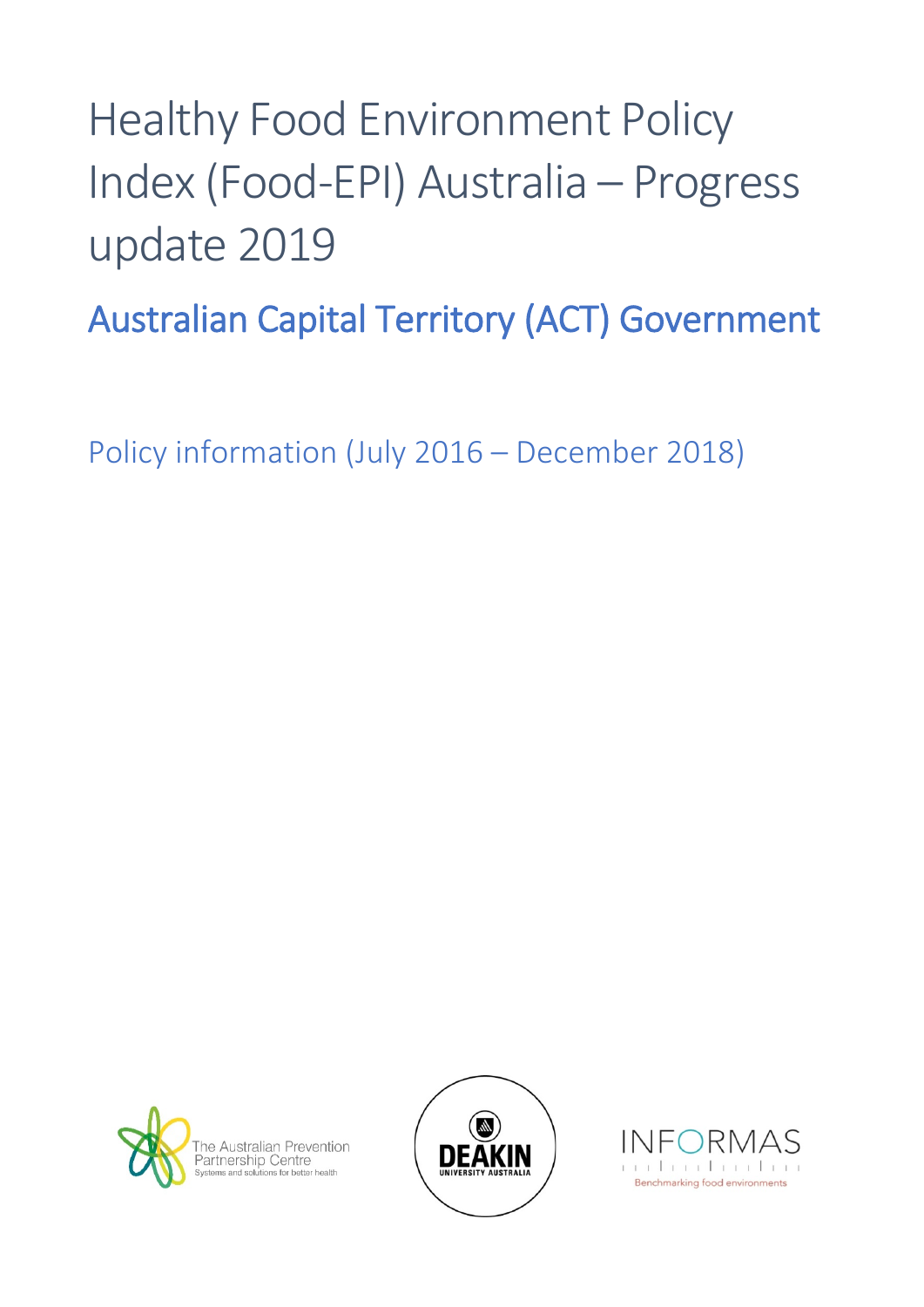## Actions taken (July 2016 – December 2018) by the Australian Capital Territory Government (ACT) in relation to the recommended policies from the 2017 Food Policy Index report

| <b>ID</b> | <b>Domain</b>           | <b>Recommended policy action</b>                                                                                                                                                                                                           | Progress against meeting recommended action                                                                                                                                                                                                                                                                                                                                                                                                                                                                                                                                                           |
|-----------|-------------------------|--------------------------------------------------------------------------------------------------------------------------------------------------------------------------------------------------------------------------------------------|-------------------------------------------------------------------------------------------------------------------------------------------------------------------------------------------------------------------------------------------------------------------------------------------------------------------------------------------------------------------------------------------------------------------------------------------------------------------------------------------------------------------------------------------------------------------------------------------------------|
|           | <b>ACT1</b> Food retail | Expand existing work with retailers<br>and food service outlets to improve<br>in-store availability of healthy foods<br>and limit availability and sales of<br>unhealthy foods                                                             | <b>Healthier Choices Canberra</b><br>In 2016, the ACT Government implemented the Choose Healthier Business Pilot with the aim of trialling<br>voluntary in-store actions to increase the promotion and availability of healthier food and drinks, and<br>reduce the marketing of unhealthy food and drinks. Five Canberra businesses participated in the pilot,<br>which was implemented in partnership with the Canberra Business Chamber. Evaluation of the pilot<br>showed that businesses can provide and promote healthier choices, without damaging profitability.                              |
|           |                         |                                                                                                                                                                                                                                            | Following the success of the pilot, on 26 September 2018 the ACT Government launched Healthier<br>Choices Canberra. The initiative aims to make it easier for Canberrans to find healthier food and drink<br>options at kids' entertainment venues, club restaurants, cafes, supermarkets, sports canteens and<br>hospital food outlets. To date, over 40 local businesses and sports organisations have signed up to the<br>program. A communications and marketing campaign is being rolled out to promote Healthier Choices<br>Canberra branding and motivate consumers towards healthier choices. |
|           |                         |                                                                                                                                                                                                                                            | For more information on <i>Healthier Choices Canberra</i> visit https://health.act.gov.au/healthy-<br>living/healthier-choices-canberra                                                                                                                                                                                                                                                                                                                                                                                                                                                               |
|           |                         | <b>ACT2</b> Food promotion Continue demonstrating leadership<br>in implementing mechanisms to<br>restrict the promotion of unhealthy<br>food and beverages in community<br>and sports settings, and particularly<br>in children's settings | <b>Healthier Choices Canberra: Junior Sport</b><br>The ACT Government is implementing the Healthier Choices Canberra (HCC): Junior Sport pilot program<br>with the aim of reducing the exposure of children to unhealthy food and drinks in sport and recreation<br>settings. Activities being delivered under HCC: Junior Sport include a focus on:                                                                                                                                                                                                                                                  |
|           |                         |                                                                                                                                                                                                                                            | upskilling the sports sector to negotiate and secure sponsorship, with an emphasis on aligning junior<br>club sponsorships with health and wellbeing values;                                                                                                                                                                                                                                                                                                                                                                                                                                          |
|           |                         |                                                                                                                                                                                                                                            | engaging local businesses on the benefits of sports sponsorship;                                                                                                                                                                                                                                                                                                                                                                                                                                                                                                                                      |
|           |                         |                                                                                                                                                                                                                                            | supporting sports canteens through online learning and business mentoring to provide healthier food<br>and drink options; and                                                                                                                                                                                                                                                                                                                                                                                                                                                                         |
|           |                         |                                                                                                                                                                                                                                            | communicating the importance of, and driving demand for, healthier food and drink choices in sports<br>settings.                                                                                                                                                                                                                                                                                                                                                                                                                                                                                      |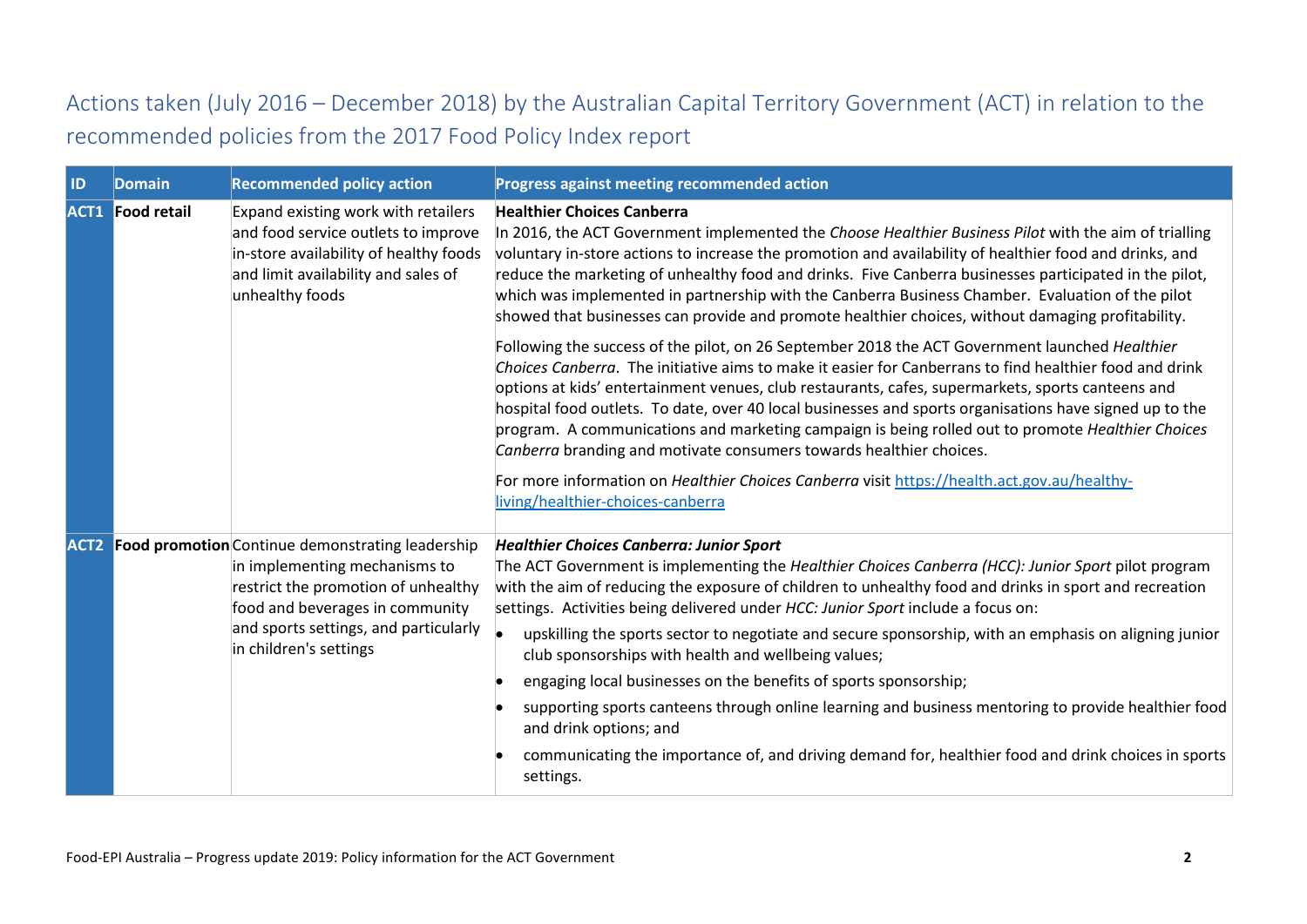|              |                                                                                                                                                                                                                                                                                                                             | Four state sporting organisations (SSOs) - Netball ACT, Basketball ACT, Canberra Region Rugby League<br>and AFL Canberra - have been the first to sign on to HCC: Junior Sport, with further sports to be engaged<br>from 2019.<br>To drive demand for healthier food and drink choices in sport, including sports canteens, the broader<br>Healthier Choices Canberra communications and marketing campaign (see above) will include messaging                                                                                                                                                                                                                                                                                                                  |
|--------------|-----------------------------------------------------------------------------------------------------------------------------------------------------------------------------------------------------------------------------------------------------------------------------------------------------------------------------|------------------------------------------------------------------------------------------------------------------------------------------------------------------------------------------------------------------------------------------------------------------------------------------------------------------------------------------------------------------------------------------------------------------------------------------------------------------------------------------------------------------------------------------------------------------------------------------------------------------------------------------------------------------------------------------------------------------------------------------------------------------|
|              |                                                                                                                                                                                                                                                                                                                             | targeted to parents and club volunteers.<br>Food and drink marketing on the Transport Canberra bus network<br>In the ACT, people are concerned about the marketing of unhealthy food and drinks and supportive of<br>government leadership to protect not only children but all members of the community from its influence<br>on food and drink choices. The 2015 Canberra Omnibus Survey showed strong support (88% of                                                                                                                                                                                                                                                                                                                                         |
|              |                                                                                                                                                                                                                                                                                                                             | respondents) for restricting the advertising of unhealthy food generally, especially around child-oriented<br>places.<br>In response to community concerns, the Minister for Territory and Municipal Services announced in 2015,<br>changes to the Transport Canberra bus marketing policy to restrict, the promotion of 'junk' food on public<br>buses.                                                                                                                                                                                                                                                                                                                                                                                                         |
|              |                                                                                                                                                                                                                                                                                                                             | To identify whether a food or drink item is suitable to be marketed on Transport Canberra buses the ACT<br>Healthy Food and Drink Marketing Criteria and Guideline was developed and has been in place since<br>2016.                                                                                                                                                                                                                                                                                                                                                                                                                                                                                                                                            |
| intelligence | <b>ACT3</b> Monitoring and Implement ongoing monitoring of<br>food environments, with a particular<br>focus on the nutritional quality of<br>food provided / available in early<br>childcare settings, schools, and public measured.<br>sector settings (such as hospitals,<br>workplaces, community and sports<br>centres) | The ACT Government has implemented mandatory Healthy Food and Drink Choices Policies in public<br>schools, government workplaces and ACT Health facilities. The Policies support the provision and<br>promotion of healthy food and drink choices in these settings. Regular monitoring is undertaken to<br>assess whether the requirements of the Policies are being met and substantial improvements have been<br><b>ACT Public School Food and Drink Policy</b><br>The ACT Public School Food and Drink Policy was introduced by the ACT Education Directorate in February<br>2015. The Policy is mandatory for all ACT Government primary and secondary schools. In independent<br>and Catholic schools, the Policy is not mandatory but highly recommended. |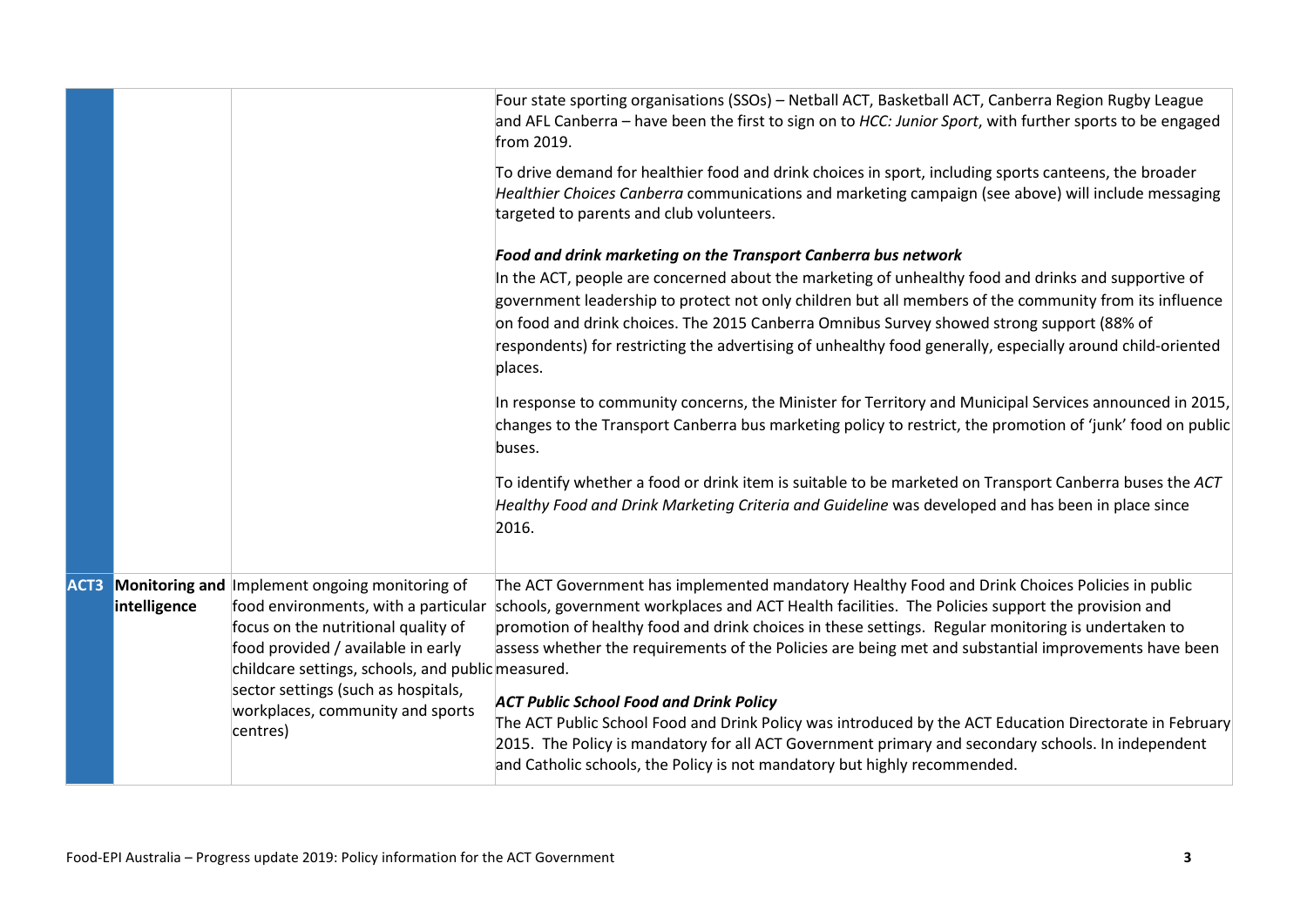The Policy applies to all food service activities within a school setting, including the sale of food and drinks in school canteens, and to all ACT public school activities and events with the exception of food and drinks sold at occasional fetes, fundraisers and school events no more than twice per term.

There is a total ban on the sale of sugary drinks and vending machines in ACT public school canteens. Vending machines have been removed from all ACT public schools.

ACT Health provides a free service, *Fresh Tastes*, to primary schools to improve children's knowledge, access to and consumption of healthy food and drinks and support implementation of relevant policies, including the ACT Public School Food and Drink Policy.

School canteens are subject to regular menu reviews by an external agency to assess the food and drinks provided and for sale against the National Healthy School Canteen Guidelines. The latest assessment of ACT school canteens recorded excellent results, finding that:

- 53% of all public school canteen menu items across the ACT are GREEN
- only 2% of all public school canteen menu items across the ACT are RED
- 40 public school canteens have met the National Healthy School Canteen Guidelines.

#### *ACT Public Sector workplaces and facilities*

As part of the whole of government approach to improving the availability of healthy food and drink at ACT Government workplaces and facilities, the **ACT Public Sector Healthy Food and Drink Choices Policy** commenced in July 2016. It applies to catering, fundraising and food outlets which predominantly provide food and drink to ACT public service staff members. As part of the policy, the Healthy Choices Catering Providers List provides staff with a list of menus that meet policy requirements, making it easier to order catering for functions and meetings.

#### *ACT Health Healthy Food and Drink Choices Policy*

ACT Health's Healthy Food and Drink Choices Policy was released in March 2014 and became mandatory a year later. The policy applies to ACT Health facilities (including workplaces, hospitals, health centres, and community health services) and covers all activities including meetings, functions, events, education sessions and fundraising activities. It includes the provision, promotion, placement and sale of food and drinks in all settings including food outlets, vending machines and catering, and food used for fundraising, rewards, incentives, gifts, prizes and give-aways.

The policy applies a traffic light system to categorise food and drinks based on the Australian Dietary Guidelines and the National Healthy School Canteen Guidelines. In food outlets and vending machines, the majority of food and drinks should be GREEN; GREEN and AMBER food and drinks should make up at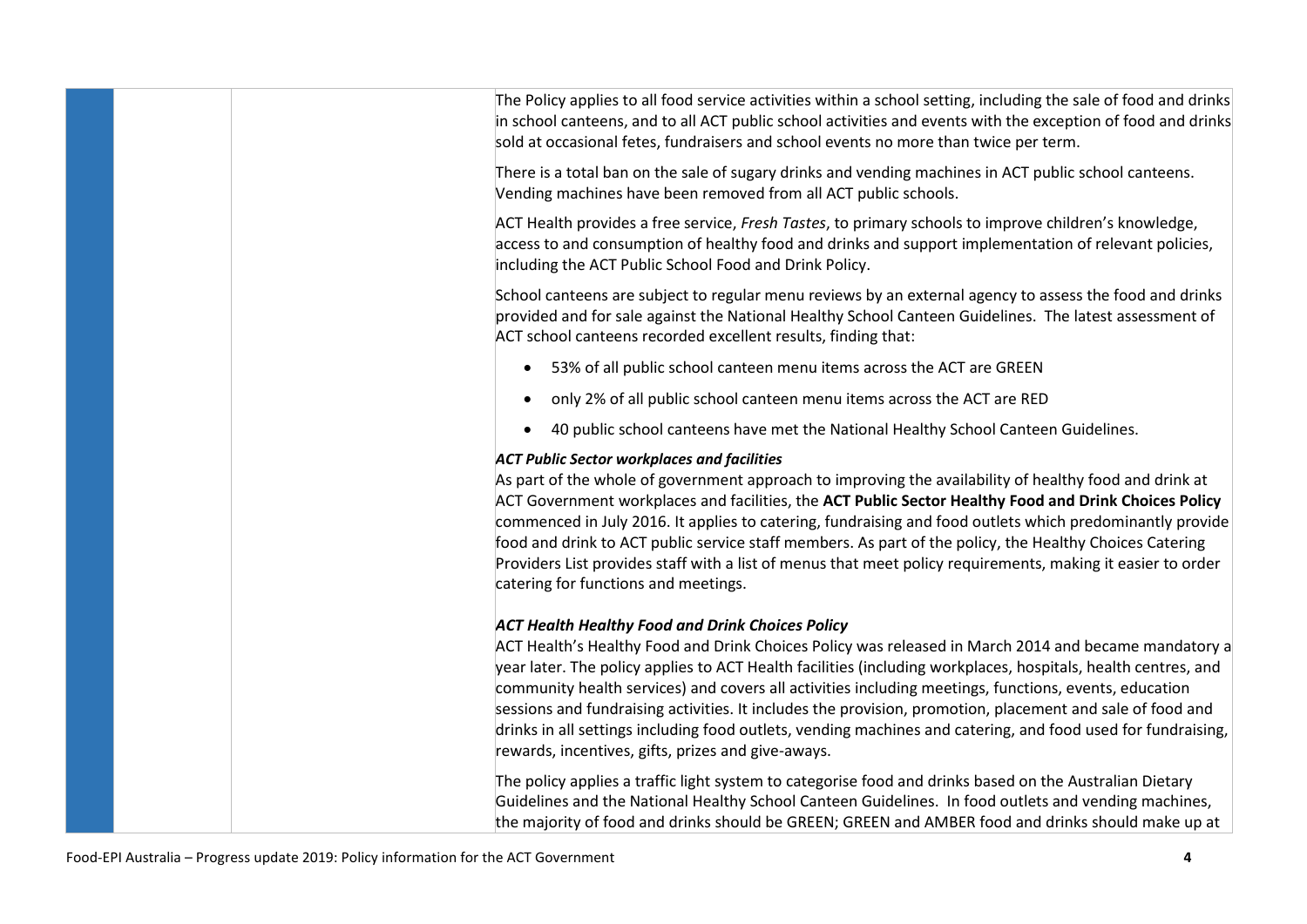|      |                       |                                                   | least 80 per cent of available products. RED products are not to be used for catering, fundraising,<br>rewards, incentives, gifts, prizes or give-aways. Only GREEN food and drinks should be advertised or<br>promoted and RED and AMBER options should not be advertised, promoted or placed in prominent areas.<br>Tap water should always be available free of charge.                                                                                                                                                            |
|------|-----------------------|---------------------------------------------------|---------------------------------------------------------------------------------------------------------------------------------------------------------------------------------------------------------------------------------------------------------------------------------------------------------------------------------------------------------------------------------------------------------------------------------------------------------------------------------------------------------------------------------------|
|      |                       |                                                   | Review of the Traffic Light Food and Drink Classification System<br>The Traffic Light Food and Drink Classification System currently underpins all Healthy Food and Drink<br>Choices Policies in the ACT. This includes policies in public schools, healthcare facilities, workplaces, and<br>food and drinks supplied in vending machines.                                                                                                                                                                                           |
|      |                       |                                                   | During 2017, a review of the ACT's Traffic Light Food and Drink Classification System was undertaken to<br>assist in reviewing effectiveness of the ACT Government's healthy food and drink choice policies.                                                                                                                                                                                                                                                                                                                          |
|      |                       |                                                   | Results of the review are being used towards quality improvement of these polices and related programs<br>and strategies. This includes further exploration of sustainable implementation support mechanisms for<br>Healthy Food and Drinks policies in schools and supporting the Education Directorate's continued<br>leadership in this area.                                                                                                                                                                                      |
|      |                       |                                                   | <b>Sports canteens</b><br>Healthier Choices Canberra: Junior Sport is supporting sports canteens through online learning and<br>business mentoring to provide healthier food and drink options. The ACT Nutrition Support Service is<br>providing guidance on healthy food and drink items that are suitable for sale through sports canteens.<br>The guidance aligns with the approach to healthy food and drink provision under the Good Sports Healthy<br>Eating Program, to which a number of local clubs are already subscribed. |
|      |                       |                                                   | <b>Early Childhood Education and Care Services</b>                                                                                                                                                                                                                                                                                                                                                                                                                                                                                    |
|      |                       |                                                   | Early Childhood Education and Care Services are assessed for compliance with the legislation, regulations<br>and standards within the National Quality Framework. Monitoring and enforcement is undertaken by the<br>Children's Education and Care Assurance area within the Education Directorate. There are no additional<br>ACT-specific requirements applying to these services in relation to food and drink guidelines.                                                                                                         |
| ACT4 | <b>Food provision</b> |                                                   | Develop and implement healthy food <b>Early Childhood Education and Care Services - as per ACT 3</b>                                                                                                                                                                                                                                                                                                                                                                                                                                  |
|      |                       | provision guidelines for early                    | <b>Kids at Play</b>                                                                                                                                                                                                                                                                                                                                                                                                                                                                                                                   |
|      |                       | childhood settings and non-<br>government schools | The Kids at Play website is aimed at families of children aged 0-5 years and early childhood educators. It<br>includes information, tips, ideas and resources to help educators and parents provide children with a<br>nutritious, balanced diet, including milk and tap water, and to limit the intake of discretionary foods<br>including sugar-sweetened beverages.                                                                                                                                                                |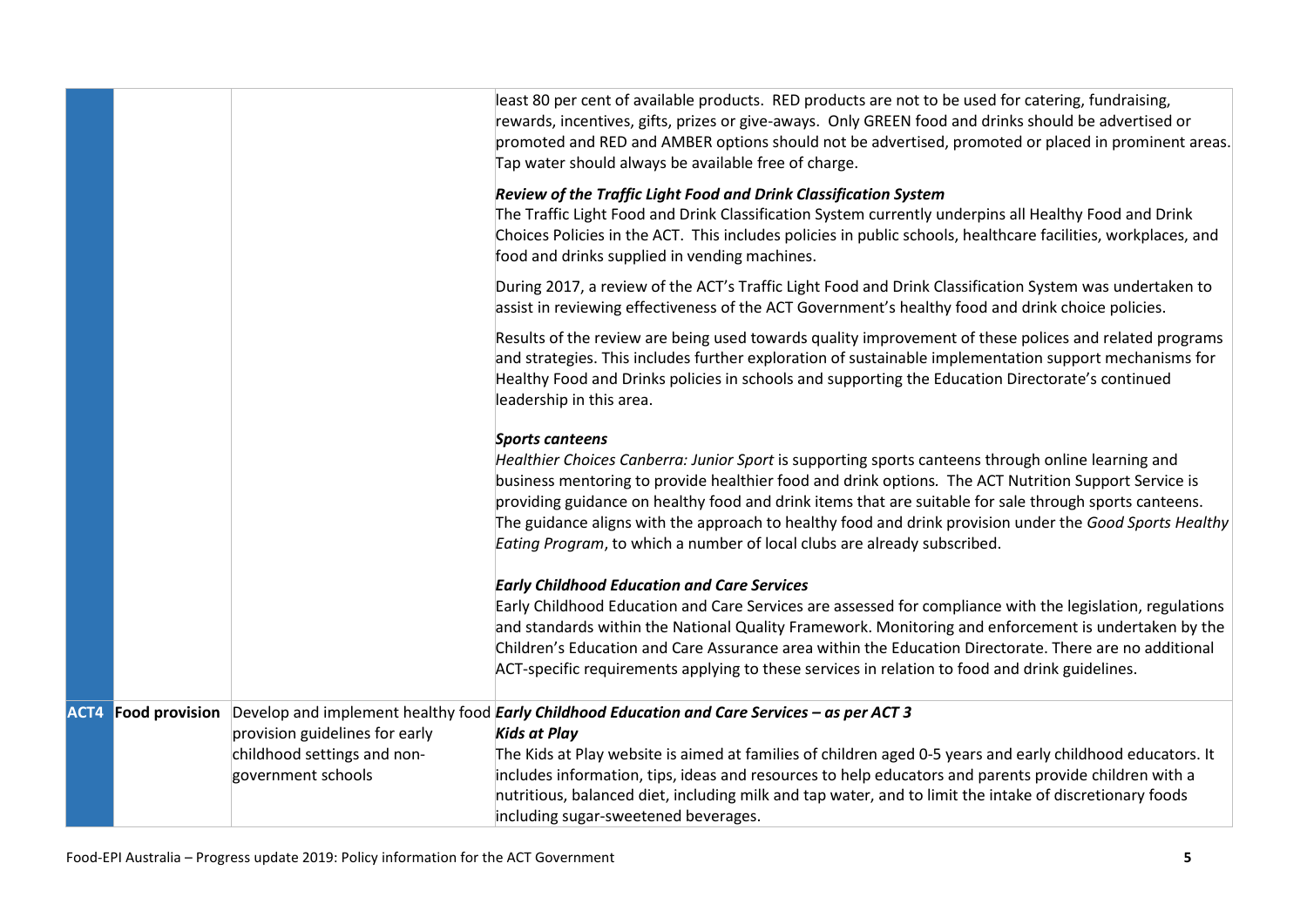|                                        |                                                                                   | <b>Fresh Tastes</b><br>Fresh Tastes supports ACT primary schools to improve their food and drink environments, including food<br>and drink provision. Currently, 93 of 108 ACT Government primary schools, 15 of 24 Catholic primary<br>schools, and 12 of 17 independent primary schools are participating in the program. Recruitment is<br>continuing.                                                                                                                                                                                                                                                                   |
|----------------------------------------|-----------------------------------------------------------------------------------|-----------------------------------------------------------------------------------------------------------------------------------------------------------------------------------------------------------------------------------------------------------------------------------------------------------------------------------------------------------------------------------------------------------------------------------------------------------------------------------------------------------------------------------------------------------------------------------------------------------------------------|
| <b>ACT5</b> Support for<br>communities | Continue efforts to improve<br>population nutrition through<br>raising strategies | <b>Healthier Choices Canberra</b><br>On 26 September 2018, the ACT Government launched Healthier Choices Canberra. The initiative aims to<br>community education and awareness make it easier for Canberrans to find healthier food and drink options when out and about and is<br>supported by a dedicated communications and marketing campaign. The campaign utilises a range of<br>channels, including social media, television, print and radio, to engage the community on the importance<br>of healthier eating, and guide consumers to healthier choices at participating Healthier Choices Canberra<br>businesses. |
|                                        |                                                                                   | For more information on <i>Healthier Choices Canberra</i> visit https://health.act.gov.au/healthy-<br>living/healthier-choices-canberra<br><b>Good Habits for Life</b>                                                                                                                                                                                                                                                                                                                                                                                                                                                      |
|                                        |                                                                                   | Good Habits for Life is a social marketing campaign launched in November 2014 aimed at helping<br>Canberra families with young children aged 8 years and under to take some simple steps to a healthier<br>lifestyle. This initiative is currently under transition to Heathier Choices Canberra.                                                                                                                                                                                                                                                                                                                           |
|                                        |                                                                                   | <b>Kilojoules Display Laws</b><br>Under the Food Act 2001, certain standard food outlets are required to display the average energy                                                                                                                                                                                                                                                                                                                                                                                                                                                                                         |
|                                        |                                                                                   | content of their standard food items in kilojoules. These requirements have been in effect in the ACT<br>since 1 January 2013. The kilojoule display laws aim to support the health of Canberrans by providing<br>information to enable healthier food and drink choices                                                                                                                                                                                                                                                                                                                                                    |
|                                        |                                                                                   | Kilojoules on the menu ACT campaign                                                                                                                                                                                                                                                                                                                                                                                                                                                                                                                                                                                         |
|                                        |                                                                                   | In June 2018, ACT Health implemented a kilojoule menu labelling awareness campaign. The four week<br>campaign aimed to encourage consumers to notice, read, understand and use kilojoule displays to guide                                                                                                                                                                                                                                                                                                                                                                                                                  |
|                                        |                                                                                   | healthier food and drink choices in the ACT. The campaign incorporated poster/panel displays at                                                                                                                                                                                                                                                                                                                                                                                                                                                                                                                             |
|                                        |                                                                                   | Gungahlin Marketplace, Tuggeranong Hyperdome, Westfield Belconnen, Westfield Woden and Canberra<br>Centre and was supported by digital media, including a dedicated website and social media posts.                                                                                                                                                                                                                                                                                                                                                                                                                         |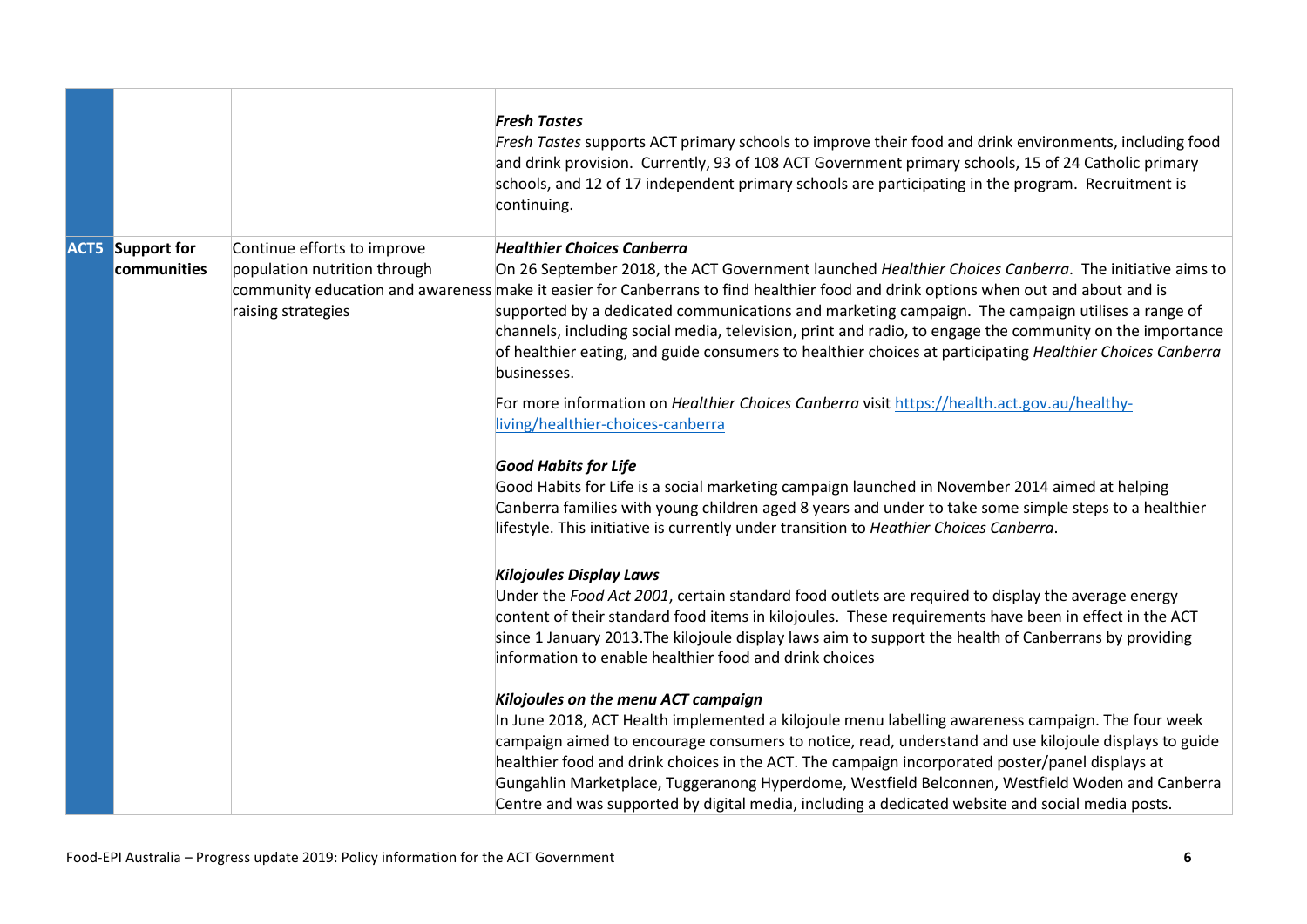|      | <b>ACT6 Governance</b>            | Implement formal health impact<br>assessments as part of policy<br>development and proposal<br>processes, including explicit details<br>about the consideration of potential<br>impacts of policies on population<br>nutrition and health                                         | The ACT Healthy Weight Initiative established a formal whole of government governance mechanism to<br>integrate health considerations in to policy making across sectors.                                                                                                                                                                                                                                                                                                                                                                                                                                                                                                                                                                                                                                                 |
|------|-----------------------------------|-----------------------------------------------------------------------------------------------------------------------------------------------------------------------------------------------------------------------------------------------------------------------------------|---------------------------------------------------------------------------------------------------------------------------------------------------------------------------------------------------------------------------------------------------------------------------------------------------------------------------------------------------------------------------------------------------------------------------------------------------------------------------------------------------------------------------------------------------------------------------------------------------------------------------------------------------------------------------------------------------------------------------------------------------------------------------------------------------------------------------|
| ACT7 | <b>Food retail</b>                | Territory Plan and associated<br>planning controls to decrease access<br>to unhealthy take-away foods (e.g.,<br>limiting density of outlets, restricting<br>placement of outlets near schools)<br>and increasing access to healthy food<br>outlets                                | Investigate options for amending the The ACT Government is committed to the promotion and provision of healthier food choices through<br>Healthier Choices Canberra.                                                                                                                                                                                                                                                                                                                                                                                                                                                                                                                                                                                                                                                      |
| ACT8 |                                   | Food promotion Require all organisations, such as<br>community groups and sports clubs,<br>that receive funding from the ACT<br>government to restrict all promotion<br>(including sponsorship) related to<br>unhealthy food and beverages as a<br>condition of receiving funding | <b>Healthier Choices Canberra: Junior Sport</b><br>The ACT Government is implementing the Healthier Choices Canberra (HCC): Junior Sport pilot program<br>with the aim of reducing the exposure of children to unhealthy food and drinks in sport and recreation<br>settings. Activities being delivered under HCC: Junior Sport include a focus on upskilling the sports sector<br>to negotiate and secure sponsorship, with an emphasis on aligning junior club sponsorships with health<br>and wellbeing values.<br>Participating state sporting organisations and junior clubs participate in an interactive eight week<br>sponsorship training course. The course aims to assist clubs to get 'sponsorship ready', identify their<br>sponsorship needs and ambitions, and seek sponsors that align with club values. |
| ACT9 | <b>Support for</b><br>communities | Put in place community-wide<br>structures, with associated<br>resources, to provide broad and<br>coordinated support for community-<br>based interventions designed to<br>create and maintain healthy food                                                                        | <b>Healthier Choices Canberra</b><br>For more information on Healthier Choices Canberra visit https://health.act.gov.au/healthy-<br>living/healthier-choices-canberra                                                                                                                                                                                                                                                                                                                                                                                                                                                                                                                                                                                                                                                     |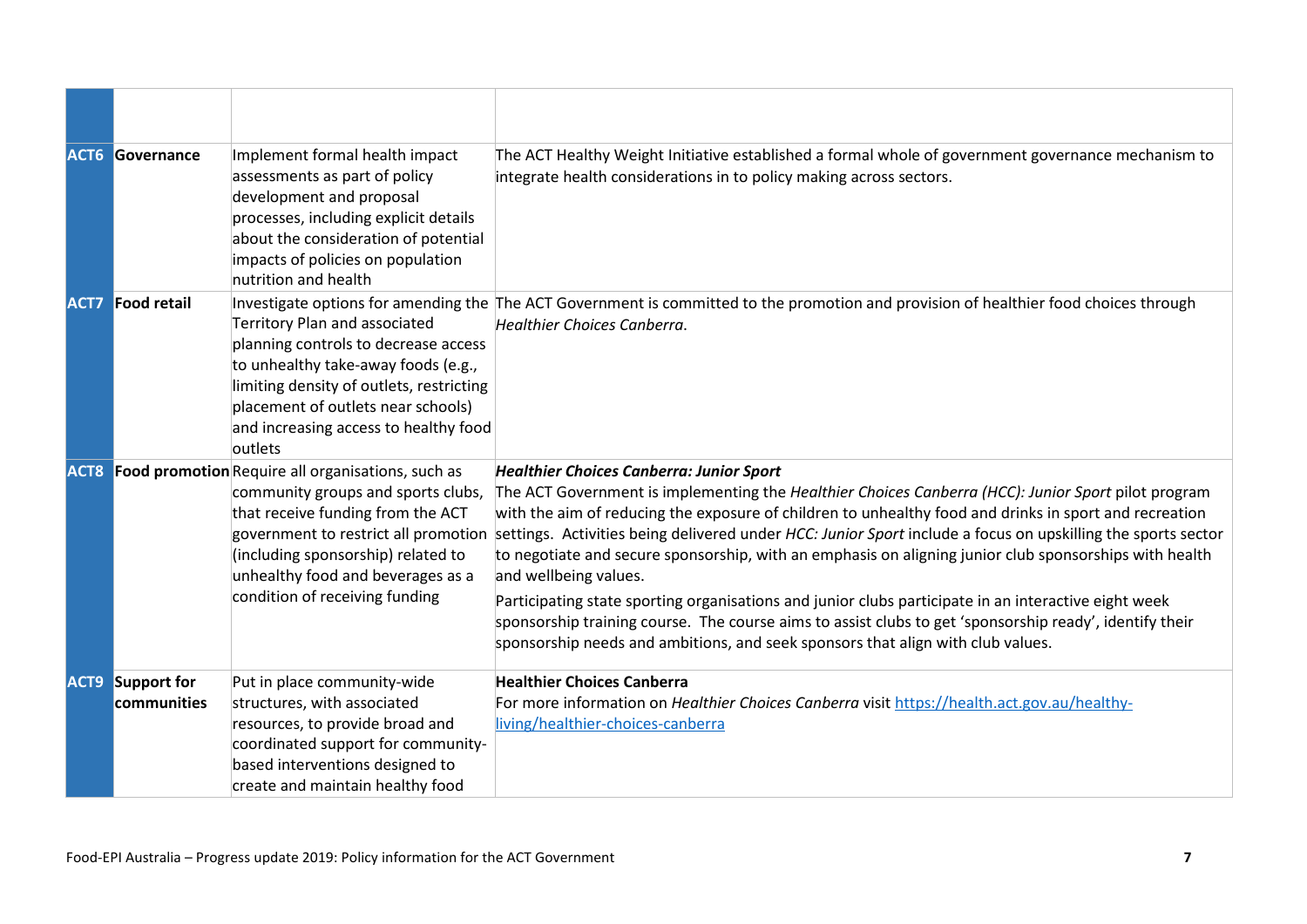|                             | environments across multiple<br>settings                                                                                                                                                                                           |                                                                                                                                                                                                                                                                                                                                                                                                                                                                                                                                                                                                                                                                                                                                                                                                                                                                                                                                                                                                                                                                                                                                           |
|-----------------------------|------------------------------------------------------------------------------------------------------------------------------------------------------------------------------------------------------------------------------------|-------------------------------------------------------------------------------------------------------------------------------------------------------------------------------------------------------------------------------------------------------------------------------------------------------------------------------------------------------------------------------------------------------------------------------------------------------------------------------------------------------------------------------------------------------------------------------------------------------------------------------------------------------------------------------------------------------------------------------------------------------------------------------------------------------------------------------------------------------------------------------------------------------------------------------------------------------------------------------------------------------------------------------------------------------------------------------------------------------------------------------------------|
| intelligence                | <b>ACT10 Monitoring and Provide funding for oversampling for</b><br>the ACT in the triennial National<br>Health Survey for the purposes of<br>monitoring BMI and key nutrition<br>indicators of children and adults                | ACT Health's Epidemiology Section has had initial discussions with the Australian Bureau of Statistics<br>(ABS) regarding the potential for oversampling the National Health Survey.<br>For the purposes of monitoring BMI and key nutrition indicators, ACT Health administers the:<br><b>ACT General Health Survey (ACTGHS)</b><br>$\bullet$<br>ACT Physical Activity and Nutrition Survey (ACTPANS)<br>$\bullet$<br>Australian Secondary Students' Alcohol and Drug Survey (ASSAD).<br>$\bullet$<br>For more information, please visit HealthStats ACT.                                                                                                                                                                                                                                                                                                                                                                                                                                                                                                                                                                                |
| <b>ACT11</b> Food labelling | Enhance existing menu labelling<br>regulations by requiring outlets to<br>display interpretive nutrition<br>labelling (broader than kilojoule<br>labelling), potentially through<br>adaptation of the Health Star Rating<br>scheme | The ACT Government report, Review of Display of Nutritional Information for Food, was tabled in the ACT<br>Legislative Assembly in September 2018. The report reviews the operation of Part 9 of the Food Act 2001<br>in accordance with the requirements of section 115 of the Food Act 2001. Data noted in the report found<br>a majority of ACT residents surveyed do not notice or use kilojoule information currently labelled on<br>menu boards despite strong business compliance. These results combined with: identified jurisdictional<br>inconsistencies; a lack of supporting evidence and likely adverse business impacts informed the relevant<br>recommendations of the report supporting that any move to change or expand the ACT's current menu<br>abelling requirements be undertaken through engagement and discussion at national fora on food and<br>health and supported by a robust policy process. The ACT Government continues to participate in<br>nutrition labelling work on national fora. When this national work is finalised, the ACT Government would<br>then consider enhanced labelling requirements. |
| intelligence                | <b>ACT12 Monitoring and Introduce regular measuring of</b><br>children's height and weight at key<br>stages of primary and secondary                                                                                               | <b>Primary school:</b><br>Children's height and weight is measured in primary school by ACT Health at age 5/6 (kindergarten) in the<br>Kindergarten Health Check (yearly) and at age 11/12 (year 6) in the ACT Physical Activity and Nutrition<br>schools, on an 'opt-out' consent basis Survey (three yearly) on an opt-out consent basis.                                                                                                                                                                                                                                                                                                                                                                                                                                                                                                                                                                                                                                                                                                                                                                                               |
|                             |                                                                                                                                                                                                                                    | Secondary school: Children's height and weight will be measured in secondary schools by ACT Health at<br>age 12/13 in the Year 7 Health Check (Y7HC), which is still in the planning stages. The Y7HC will replace                                                                                                                                                                                                                                                                                                                                                                                                                                                                                                                                                                                                                                                                                                                                                                                                                                                                                                                        |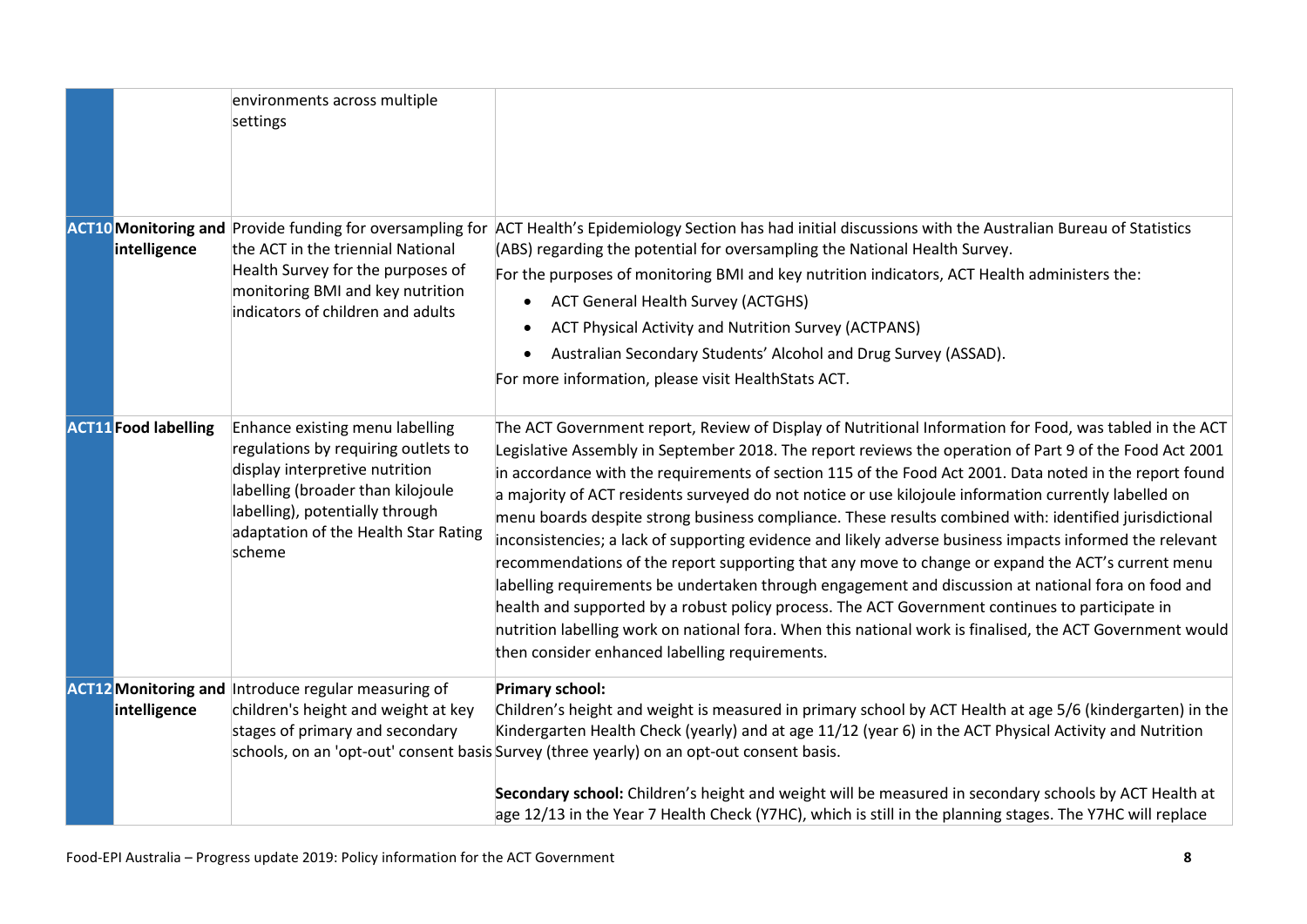|                         |                                                                                                                                                                                                                           | the ACTPANS from 2019. At this stage, the consent model will be on an opt-in basis, however this is still to<br>be determined.                               |
|-------------------------|---------------------------------------------------------------------------------------------------------------------------------------------------------------------------------------------------------------------------|--------------------------------------------------------------------------------------------------------------------------------------------------------------|
| <b>ACT13</b> Governance | Modify the government lobby<br>register to require more detailed<br>reporting, including details of specific<br>lobbying activities (such as when<br>lobbying is occurring, who is<br>involved, and the issues discussed) | An ACT Legislative Assembly Committee will investigate developing the public register of lobbyists in<br>Canberra with reporting expected later in the year. |
| <b>ACT14</b> Governance | Improve transparency of political<br>donations by introducing real-time<br>declaration of political donations                                                                                                             | Nil to report                                                                                                                                                |

| Additional actions/policies/progress related to improving the food environment / obesity prevention / population nutrition (not captured above)                  |                                                                                                                                                                                                                                                                                                                                                                     |  |  |
|------------------------------------------------------------------------------------------------------------------------------------------------------------------|---------------------------------------------------------------------------------------------------------------------------------------------------------------------------------------------------------------------------------------------------------------------------------------------------------------------------------------------------------------------|--|--|
| <b>Action</b>                                                                                                                                                    | <b>Details</b>                                                                                                                                                                                                                                                                                                                                                      |  |  |
| 1. The ACT Government is<br>committed to the development of<br>the Healthy and Active Living<br>Strategy: a comprehensive and<br>collaborative preventive health | Thanks to considerable effort in the community, many of the Healthy Weight Initiative activities are now<br>complete and the final evaluation is underway. There are some activities that continue to be delivered and<br>work is being undertaken to transition these into activities that are embedded in our schools, workplaces<br>and food outlets.            |  |  |
| strategy for Canberra.                                                                                                                                           | A framework outlining the components of a collaborative approach to a comprehensive Healthy and Active<br>Living Strategy has been drafted. The framework will guide the strategy to create environments that protect<br>and promote health and wellbeing.<br>To support this important new approach, the ACT Government has committed \$4 million over four years. |  |  |